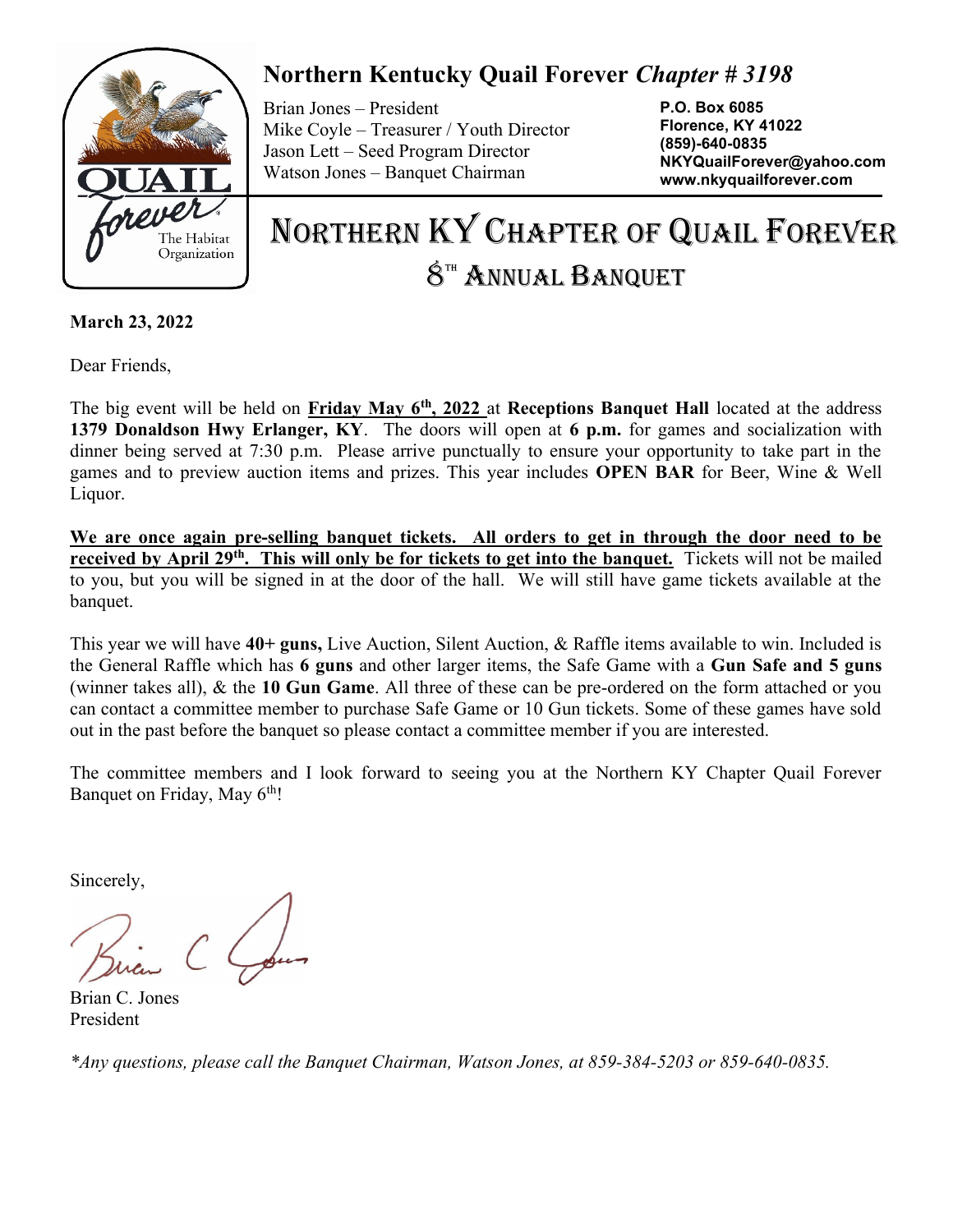

## NKY Chapter of Quail Forever Banquet Ticket Order Form Mail ticket orders to:

Watson Jones P.O. Box 6085 Florence, KY 41022

### Must be received by April 29<sup>th</sup> in order to come to the banquet.

Use this form to purchase banquet tickets, Raffle Packages, and pre-banquet 10-gun raffle tickets. Indicate the desired number of tickets in the blank next to each ticket option.

#### THIS YEAR WE HAVE AN OPEN BAR FOR BEER, WINE, & WELL LIQUOR (Cash bar for Top Shelf).

Single ticket  $\omega$  \$75 (includes 1 membership & 1 meal)

**Couples ticket @ \$125** (includes 1 membership & 2 meals)

**Sponsor ticket @ \$325** (includes 1 sponsor membership, 2 meals, the sponsor's gifts, \$250 in general raffle tickets, & a 1 in 7 chance for a sponsor gun)

Youth ticket @ \$40 (includes 1 meal and 1 Whistler Membership for a child age 17  $\&$  under)

- **Economy Corporate Table @ \$500** (includes 4 regular memberships and 8 meals, recognition at the banquet and one chance on corporate table gift.)
- Economy Corporate Plus Table  $\omega$  \$650 (includes 8 regular memberships, 8 meals, recognition at the banquet and one chance on corporate table gift.)
- Sterling Corporate Sponsor @ \$800 (Includes 1 sponsor membership, 7 regular memberships, 8 meals, a reserved corporate table, one chance on corporate table gift, and recognition in the banquet program as a "Sterling Corporate Sponsor")
- Gold Corporate Sponsor @ \$1,300 (Includes 4 sponsor memberships, 4 regular memberships, 8 meals, a reserved corporate table, one chance on corporate table gift, and recognition in the banquet program as a "Gold Corporate Sponsor")
- Platinum Corporate Sponsor @ \$2,000 (Includes 8 sponsor memberships, 8 meals, a reserved corporate table, one chance on corporate table gift, and recognition in the banquet program as a "Platinum Corporate Sponsor")
	- **Membership Only @ \$35** (if you cannot attend the banquet and would like a membership)
- **Banquet Underwriter @ \$100 (pays for 7 Youth memberships, recognition at the banquet and** eligibility to display the sponsored art piece during the banquet week at your place of business)

General Raffle Package @ \$100 (incl. a QF Hat & \$200 in General Raffle Tickets)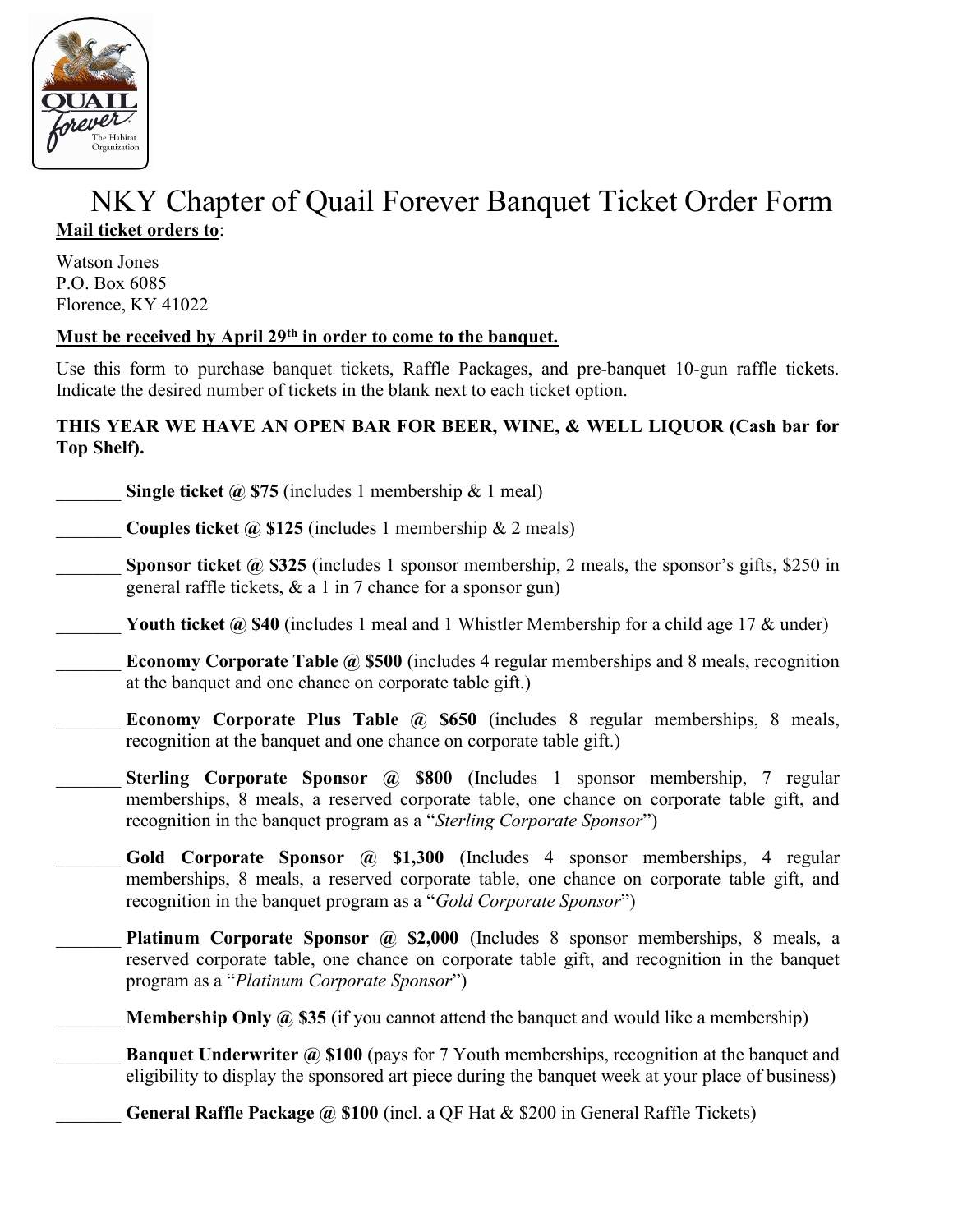

10 Gun & Safe Raffle Tickets may be sold out before the banquet. Please purchase them in advance.

10-Gun Raffle Ticket  $\omega$  \$10 (1 ticket is good for 1 chance on each of the following guns.)

- 1. TriStar Viper G2 .410 Shotgun
	- 2. APF Slim Carbine 5.56 Rifle
	- 3. Ruger Wrangler .22 Pistol
	- 4. Henry Lever Action .22 Rifle
	- 5. FN 509C Tactical 9mm Pistol
	- 6. Charles Daly 301 12 ga Shotgun
	- 7. CVA Wolf 50 Cal Muzzleloader
	- 8. Charles Daly AR-12A Shotgun
	- 9. Sig Sauer P365 XL 9mm Pistol
	- 10. Ruger A45 MS Compact Pistol

#### Method of payment (please check one)

Safe Game  $\omega$  \$50 (1 chance on a Safe & 5 guns, winner takes all. Only 200 chances sold.)

- 1. Ruger Battleship 10/22 Rifle
- 2. M&P9 Shield M2.0 Pistol
- 3. Ruger SR1911 45ACP Pistol
- 4. Weatherby Vanguard 6.5 Rifle
- 5. Browning A5WW 12ga Shotgun
- 6. Surelock Cascade 24 Gun Safe

| Enclosed is my check or money order in the amount of $\$                      | payable to Quail Forever. |
|-------------------------------------------------------------------------------|---------------------------|
| I prefer to pay the total amount of with my: Visa MasterCard American Express |                           |
| Credit card $#$                                                               | Expiration Date /         |
| Name:                                                                         | Security Code:            |
| Signature:                                                                    | Zip Code:                 |

Whether paying by card or check, please print the following membership information for all MEMBERS (see attached sheet for multiple members). If you are purchasing a table, please list beside your personal name below the name you would like on your table (i.e. business name, group name, personal name, etc.).

Single, Couple, Sponsor, & Youth Tickets = 1 membership Economy Corporate Table = 4 memberships Economy Plus, Sterling, Gold, & Platinum Corporate Tables = 8 memberships

| Name:                    |        |                                                                                           |
|--------------------------|--------|-------------------------------------------------------------------------------------------|
| Address:                 |        |                                                                                           |
| City:                    | State: | $\overline{\text{Zip:}}$                                                                  |
| Phone#                   | E-mail |                                                                                           |
| member to order tickets. |        | You may also call Watson Jones at 859-384-5200 or 859-640-0835 or your friendly committee |

Ticket orders must be received by April 29<sup>th</sup> if you plan to attend!